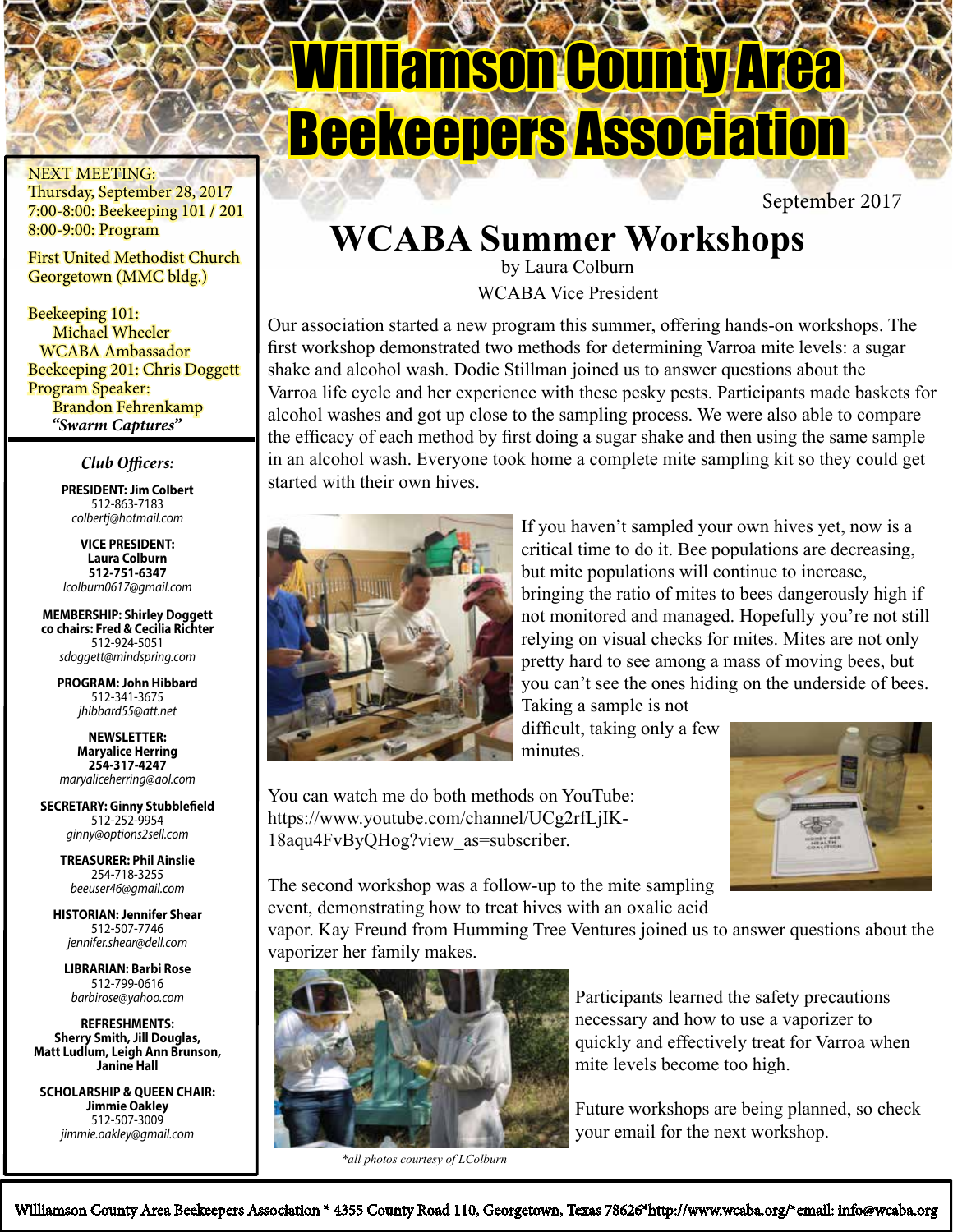# A Message From Our President

As I write this, we are on the threshold of fall and the temperatures are still in the 90's. That's fall in central Texas. Still, it's time to start preparing for colder weather. There are a number of things to do to get ready.

One of the top items on my list is to make sure the varroa mite population has been knocked down to acceptable levels. Another major thing to do is check for honey stores and make sure each hive is ready for the colder weather that we all hope is coming. We don't need to wrap our hives, but we do need to make sure there is adequate ventilation. Bees can take low temperatures, but moisture



is deadly. Also, make sure you are ready to reduce the entrance or use a mouse guard.

When it gets cold and bees cluster, all kinds of critters seem to like the close warm confines of a bee hive. This is also time to take stock of what you will need or want for next spring. If you build your own wooden ware, winter is the time to do it. If you want to expand the number of hives you have, fall is the time to make that decision and start getting ready. Same for re-queening. This is also the time for reflection. How was your beekeeping experience this season? Did you lose hives? What would you have done differently? What worked well?

Our meeting this month is our annual honey tasting and honey judging. It ought to be a wonderful evening and a chance for each of us to show off the fruits of our bees' labor (and ours). Bring a sample of your honey in a baby food jar for the tasting and a 2# jar for the judging and prepare yourself for an enjoyable evening of fun and comradery.



### **Missing Something??**

If you recognize any of these scoopers, see Jimmie Oakley! They were left behind after we enjoyed the ice cream at our August meeting. They would like to be reunited with their owners.

Jimmie will have them at the September meeting all cleaned up and ready to go home. :)

Williamson County Area Beekeepers Association \* 4355 County Road 110, Georgetown, Texas 78626\*http://www.wcaba.org/\*email: info@wcaba.org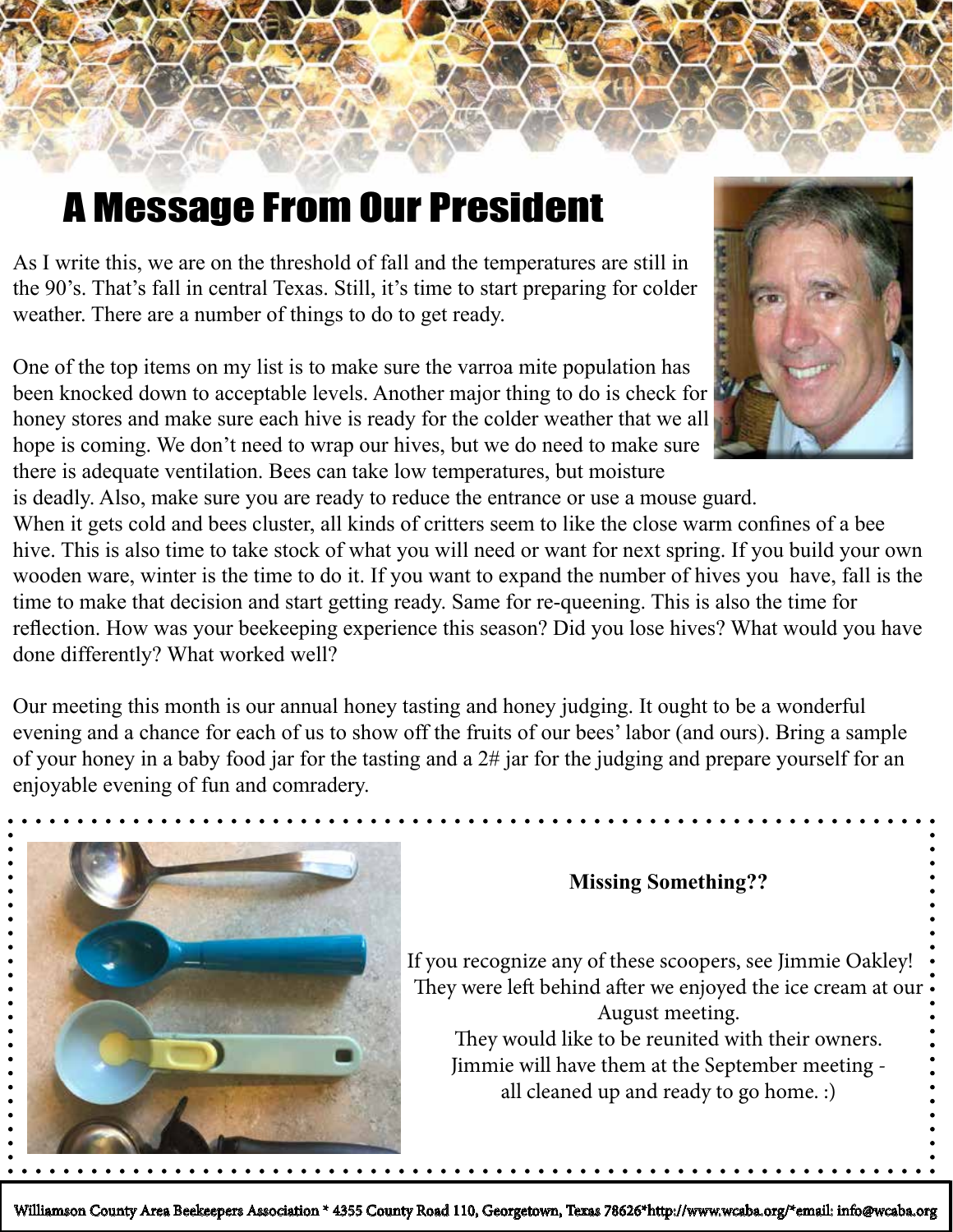



## **Honey Queen Coronation Planned**

The Williamson County Area Beekeepers will crown a new Honey Queen at the meeting on Thursday night, September 28th. Former WCABA scholarship recipient, Jordan Heivilin, from Lampasas has stepped forward to take responsibility for the position. Texas Honey Queen, Megan Pettibon, from McKinney will be in attendance to perform the official crowning at the ceremony.

Come help us celebrate the occasion.

#### **September is National Honey Month**

WCABA celebrates by having a honey tasting and a judging of honey to be sent to the Texas State Fair. All members who have extracted honey this year are encouraged to bring a sample of their finest in a jar (baby food size) to be entered into the "Tasters Choice" contest. The membership is then allowed to taste each sample and vote for the ones (you can vote for three) they think taste the best. The process is simple, taste, decide, and leave your mark. After the marks are tallied, ribbons (blue, red  $\&$  white) will be awarded to the three top vote getters, along with the bragging rights for the best tasting (or second best, or third best, etc) for the year. This has always been a fun event in the past and you get to see, and will be amazed, by all the different tastes that come from flowers, shrubs and trees in the Williamson County area.





Also there will be a judging of honey submitted in 2 pound glass Queenline jars that will be sent to the State Fair of Texas in Dallas to be displayed in the Texas Beekeepers Association (TBA) Honey Booth in the Texas Agriculture Department Food and Fiber Building on the State Fair grounds. At the end of the fair all the honey will be donated to the Happy Hill Farm outside of Granbury, Texas. The honey entries will be judged and ribbons presented based on appearance, correct fill level, freedom from foreign matter, flavor and brightness.

If you need small containers for honey tasting submissions, or a 2# glass Queenline jar for State Fair honey judging, please contact Jimmie Oakley (512/507-3009). You can arrange for container pickup at the Bost Farm \*photos courtesy of JOakley<br> **before the next meeting. Don't wait.**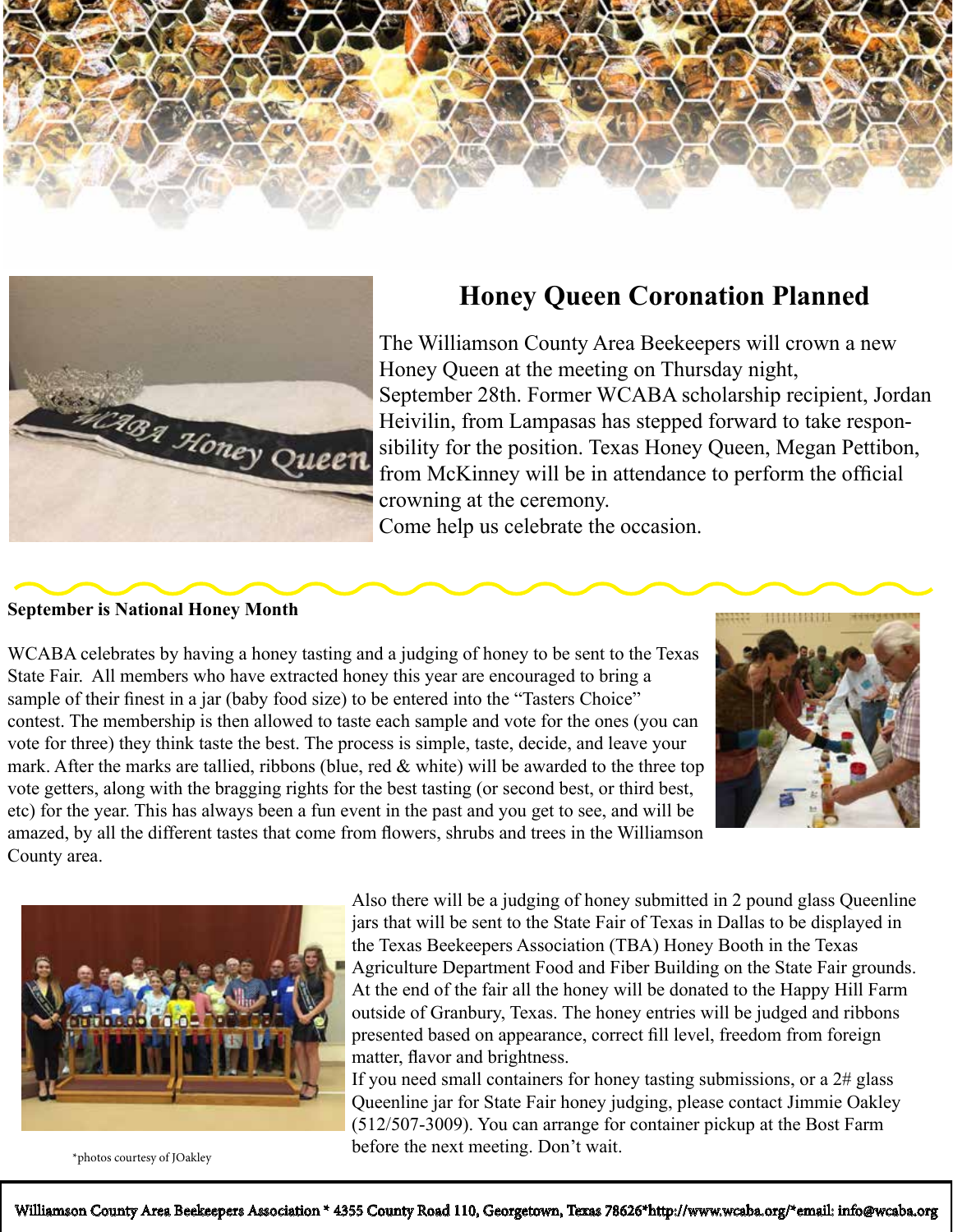

By Permission from Rusty Burlew of Honey Bee Suite (www.honeybeesuite.com) submitted by Laura Colburn WCABA Vice President

Considering they have only stubby little legs—and no wings, fins, or driver licenses—Varroa mites have no trouble getting around. In fact, they have an entire public transport system built and maintained by the very host they parasitize. Seems unfair, doesn't it?

While many routes of migration from colony to colony have been documented, some are more important than others. Here's a list of common ways mites get around, and there may be others.

• **Mites on flowers.** Of all the possible methods of mite transmission, this one seems the least likely. Mites are attracted to the pheromones of bees, so it seems far-fetched that a mite would jump off a bee onto a flower and wait for another bee to arrive. However, if a Varroa-laden bee lands on a flower and begins to groom, it is possible that she will dislodge a mite. If so, that mite has no choice but to wait for another honey bee to come along and give her a lift. Surely this happens from time to time, but it's probably not a major means of transmission.

• **Beekeeper assist.** Beekeepers can easily move mites between colonies when they exchange frames of bees or brood between hives or when they make splits.

**Drifting.** Not all honey bees make it back to their own colony. It is well known that if you have a row of hives, the hives on the ends will slowly gain population while the ones in the middle lose it. If these lost bees are carrying pollen, nectar, or other needed stores, they are usually welcomed into the new colony. The unseen gift, though, may be phoretic mites tucked between the bee's segments which are happy to jump off and make themselves to home.

**Drones.** Unlike foragers, drones are not too particular about where they spend the night. Drones are very likely to stop in at any old colony and the foragers usually let them in. Wandering drones may be a major mode of mite transmission.

**Swarming bees.** If a colony has mites, so will the swarm. It only takes one mite to begin a new infestation.

• **Absconding bees**. Bees don't always abscond in massive groups like a swarm, but may leave a hive in onesies and twosies. This can happen when a colony is collapsing from disease or parasitism, when the bees are starving, when a colony remains queenless for a long period, when a colony is decimated by bears or other predators, after fire or flood, or whenever the bees' home is destroyed or becomes uninhabitable. The bees fly off and some may be lucky enough to find another colony to join, carrying with them their trove of mites and/or other diseases.

• **Robbing bees**. Whenever a bee colony becomes weak it is a potential target. Bees from healthy robust hives are often eager to empty out the pantry of a weaker hive and ferry the treasure back home, a form of kleptoparasitism that is greater in some races of honey bee than others. Oftentimes the weak hive is riddled with Varroa mites, and it may even be collapsing for that reason. The robbing bees end up with more than they bargained for, taking home both honey and a blood-thirsty population of Varroa mites.

The take-home message is that your colony can pick up an infestation of Varroa at nearly any time of the year. The best practice is to monitor your hives regularly to see if you have a problem, and then decide on a course of action if you do.





\*images used with permission - CC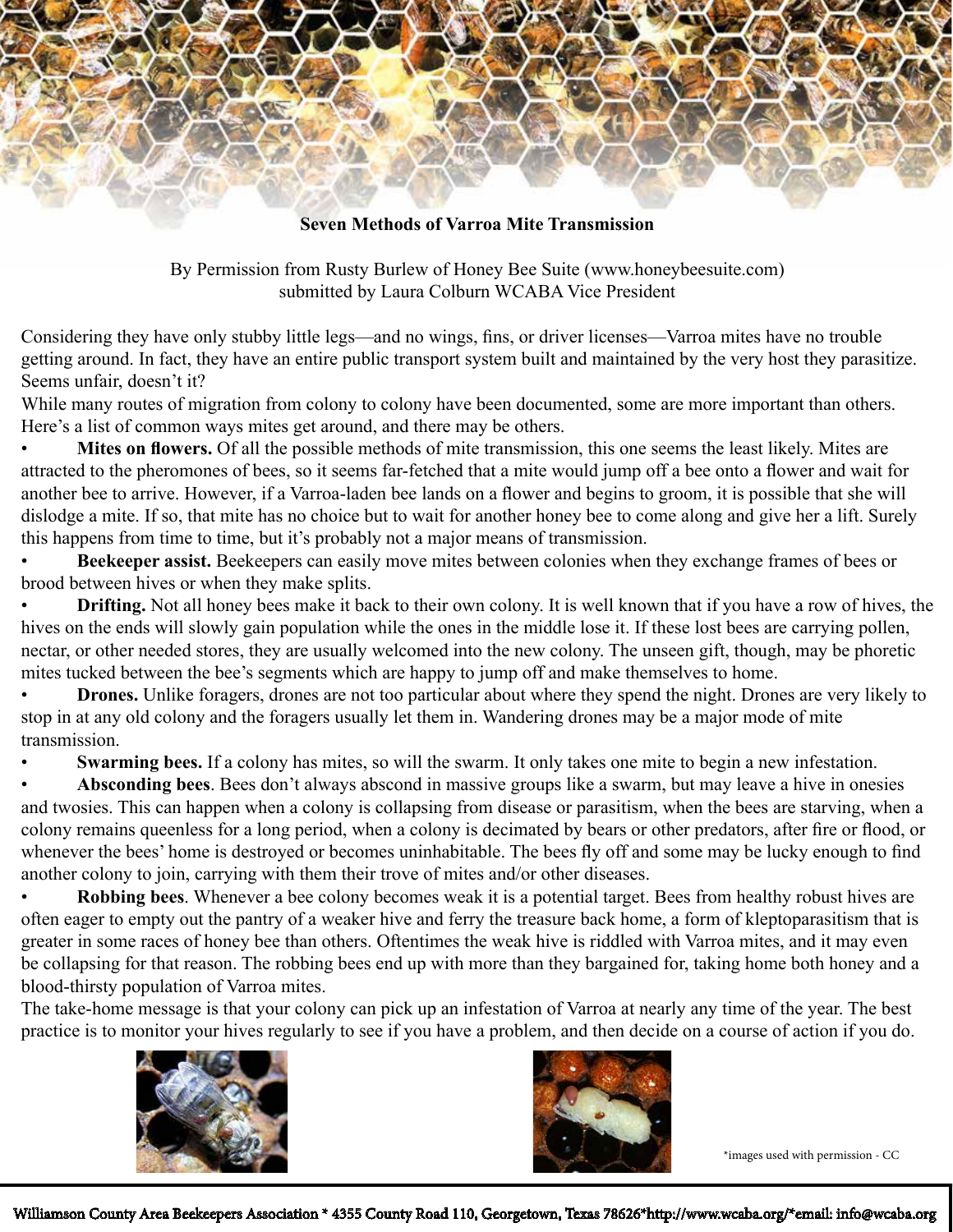

## *Book Nook - by Barbi Rose (WCABA librarian)*



Honey Bee Removal by Cindy Bee and Bill Owens, edited by Kim Flottum.

This is a must-read for anyone interested in learning to do cutouts or capturing swarms. It is a step-by-step workbook that is intended to teach the reader to safely and sanely remove honey bees from everywhere.

The authors are bee removal powerhouses. Co-author Cindy Bee is a Certified Master Beekeeper and long-time recognized bee removal expert. Co-author Bill Owens is a Certified Master Craftsman Beekeeper and is also known as an expert in the business of removing bees.

Honey Bee Removal thoroughly covers the following topics, with lots of relevant pictures:

• What to Wear, What to Bring, and Vacuums - This is incredibly detailed and describes why each item is important. (Have you heard of the "Owens Bee Vac" - sold by Brushy Mountain Bee Farm? Bill Owens is the developer of that bee vacuum. He has included instructions to make one yourself!)

Basics of Building Construction and How to Find the Nest - There are pictures and descriptions of building framework and visuals of where hives may be located. It also describes how to feel for warmth and listen for the hum when locating the nest.

Inside Work - This is the actual cut-out process for inside approach. It covers site preparation and stepby-step instructions to cut into dry wall, deal with floor joists, ceilings, and bay windows, plus site clean-up.

• Outside Work - This is for an outside approach,

 such as external walls, overhangs, soffits, and roof access, It includes lots of safety tips as well as removing bees from columns, trees, and apartments.

• After the Removal - Yep, it even has step-by-step instructions to cut-in brood with the rubber band method.

 Here are some links to a few YouTube videos of Bill Owens doing cut-outs. (The second is a news clip.) https://www.youtube.com/watch?v=NJJoKUrrzEs https://www.youtube.com/watch?v=TFyvJll2Jqs

### WCABA Library Resources

Sharing knowledge is one of the benefits of being a club member. Our library contains a wide variety of materials for beginner to advanced beekeepers that can be checked out by members.

Please browse through the list of materials online at: https:\\wcaba.librarika.com

See something you'd like to reserve? The WCABA librarian, can provide a login so you can reserve online, then pickup at the next meeting.

Please be sure to return your books at the next meeting! Someone may have the items reserved for the following month, if you cannot return your items at the beginning of the next meeting, please contact the librarian, Barbi Rose at librarian@wcaba.org, to extend your check-out.

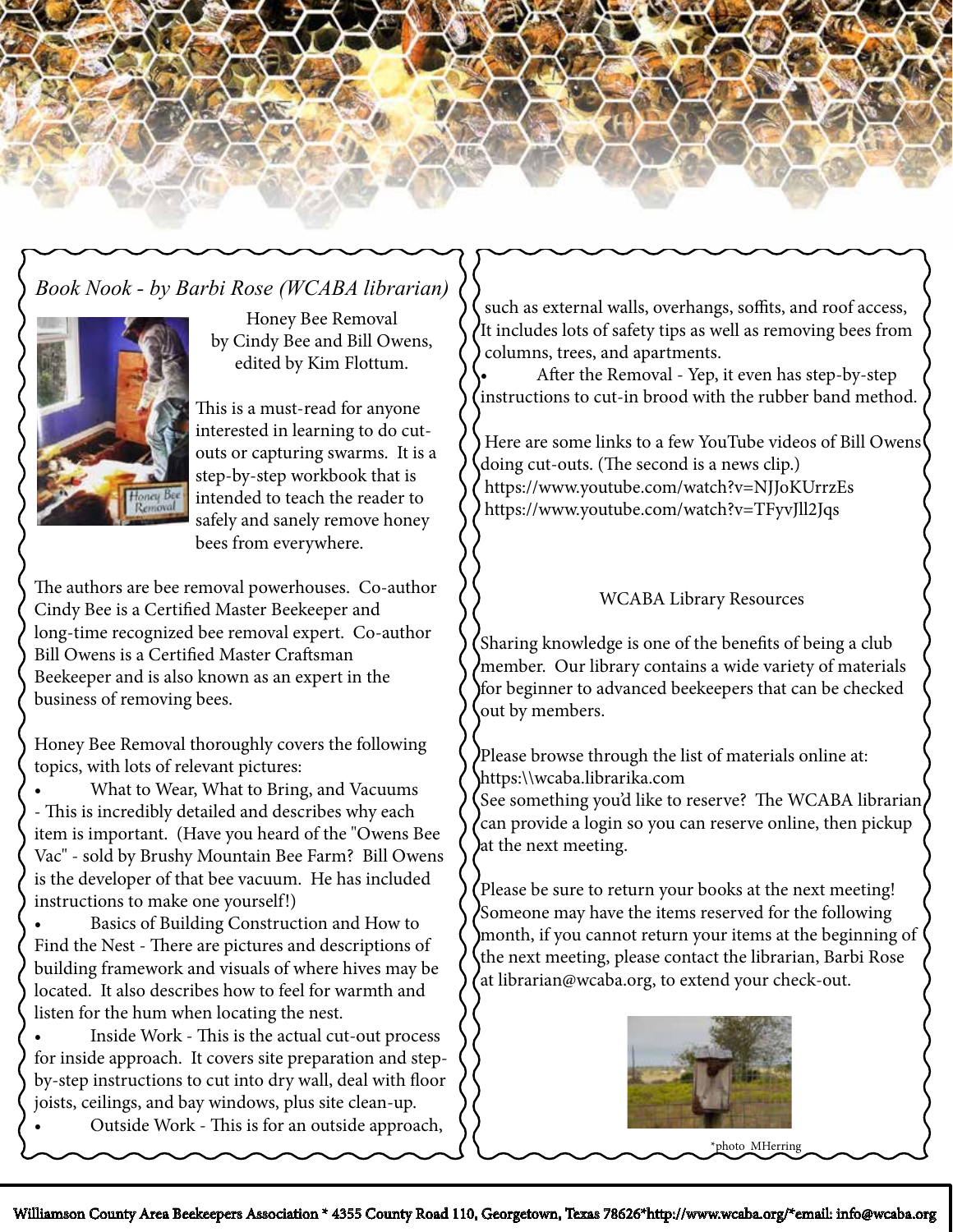

1. Opening the Meeting: President Jim Colbert opened the meeting. This was our Ice Cream Social meeting.

2. Announcements:

\*The Texas Beekeepers Association Annual Convention will be held in Temple from November 9th through November 11th. The hours are 9:00 until 5:00.

\*At the TBA Convention, there are break out educational sessions that will include beginning beekeeping, advanced beekeeping and hive product topics.

\*On September 9, there will be a workshop for Oxalic Acid Vapor held at Laura Colburn's residence, 9:00 a.m., 1500 CR 235, Florence, TX. Check the WCABA website for more details.

\*New beekeepers can apply for a free one-year membership to the Texas Beekeepers Association. See Shirley Doggett for an application.

\*Jimmie Oakley explained our next meeting will be our Honey Tasting meeting. Bring a baby food sized jar of your best honey to be part of the judging.

\*You can also bring a 2-pound jar (Jimmie Oakley is selling jars for \$1.00) which will be judged at our meeting, then taken to the Texas State Fair for judging.

\*Pamela Yeaman spoke to the group at the Texas Beekeepers Association's Honey Show. There will be awards such as "Best of Honey Division", Best Small Scale Honey", Best of Mead Division" and others. On Saturday of the TBA Convention, there will be plenty of honey-related education opportunities.

\*Beekeeping 101 – was taught by Laura Colburn. A panel format followed with a question and answer session. 4. Members Present: 50

5. Program: Jim Colburn introduced the evening's speaker, Mike Merchant, Urban Entomologist, representing the Williamson County AgriLife Extension office. Mike presented a program on "Protect Yourself from Mosquito and Zika Virus".

Our next meeting will be on September 28, 2017.

Ginny Stubblefield

Secretary, W.C.A.B.A.

From the August meeting -

THANK YOU to our Door Prize Donors: Congrats to our Door Prize Winners: Lisa Hoekstra Terry Wyatt Ginny Stubblefield Diane Hale

Sam Bingham

| We welcome our newest members: |                | We also had these renewing members: |            |  |  |  |  |  |
|--------------------------------|----------------|-------------------------------------|------------|--|--|--|--|--|
| Darryl and Bridget Lee         | Liberty Hill   | Zane Baird                          | Round Rock |  |  |  |  |  |
| Chris and Penny Bingham        | Round Rock     | Larry and Leslie Sparks             | Cedar Park |  |  |  |  |  |
| Thomas Bates                   | <b>Walburg</b> |                                     |            |  |  |  |  |  |
| Stacy McLaughlin               | Georgetown     |                                     |            |  |  |  |  |  |
| George and Jodi Loa            | Troy           |                                     |            |  |  |  |  |  |
|                                |                |                                     |            |  |  |  |  |  |

Williamson County Area Beekeepers Association \* 4355 County Road 110, Georgetown, Texas 78626\*http://www.wcaba.org/\*email: info@wcaba.org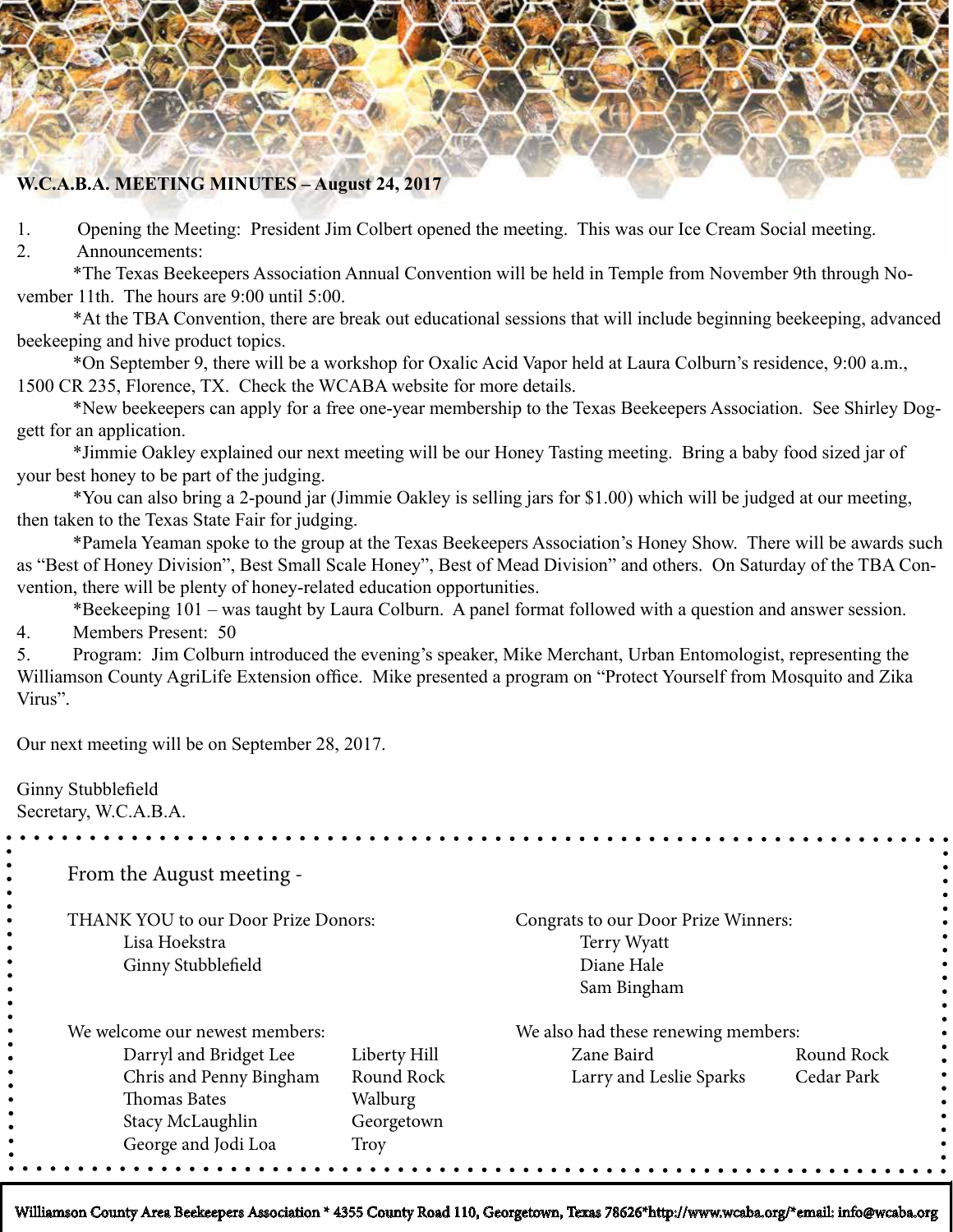Membership Application Williamson County Area Beekeepers Association Dues \$15.00 per year - Individual or Family Membership

| New Member / Renewing Member (circle one) |  |
|-------------------------------------------|--|
|-------------------------------------------|--|

| Date: $\qquad \qquad$                                                    |  |
|--------------------------------------------------------------------------|--|
| Name:                                                                    |  |
| Amount:                                                                  |  |
| Address:                                                                 |  |
|                                                                          |  |
| Phone: ()                                                                |  |
| Email:                                                                   |  |
| Please print, fill out, and bring to club meeting or mail with check to: |  |
| Membership                                                               |  |
| Shirley Doggett, 400 County Road 440,                                    |  |
| Thrall, TX 76578                                                         |  |

## **Don't miss out on these upcoming events:**

- **\* WCABA meeting September 28**
- **\* State Fair of Texas September 29-October 22**
- **\* Texas Beekeepers Association Annual Convention November 9-11**

 **Watch your email for more announcements and registration information!**